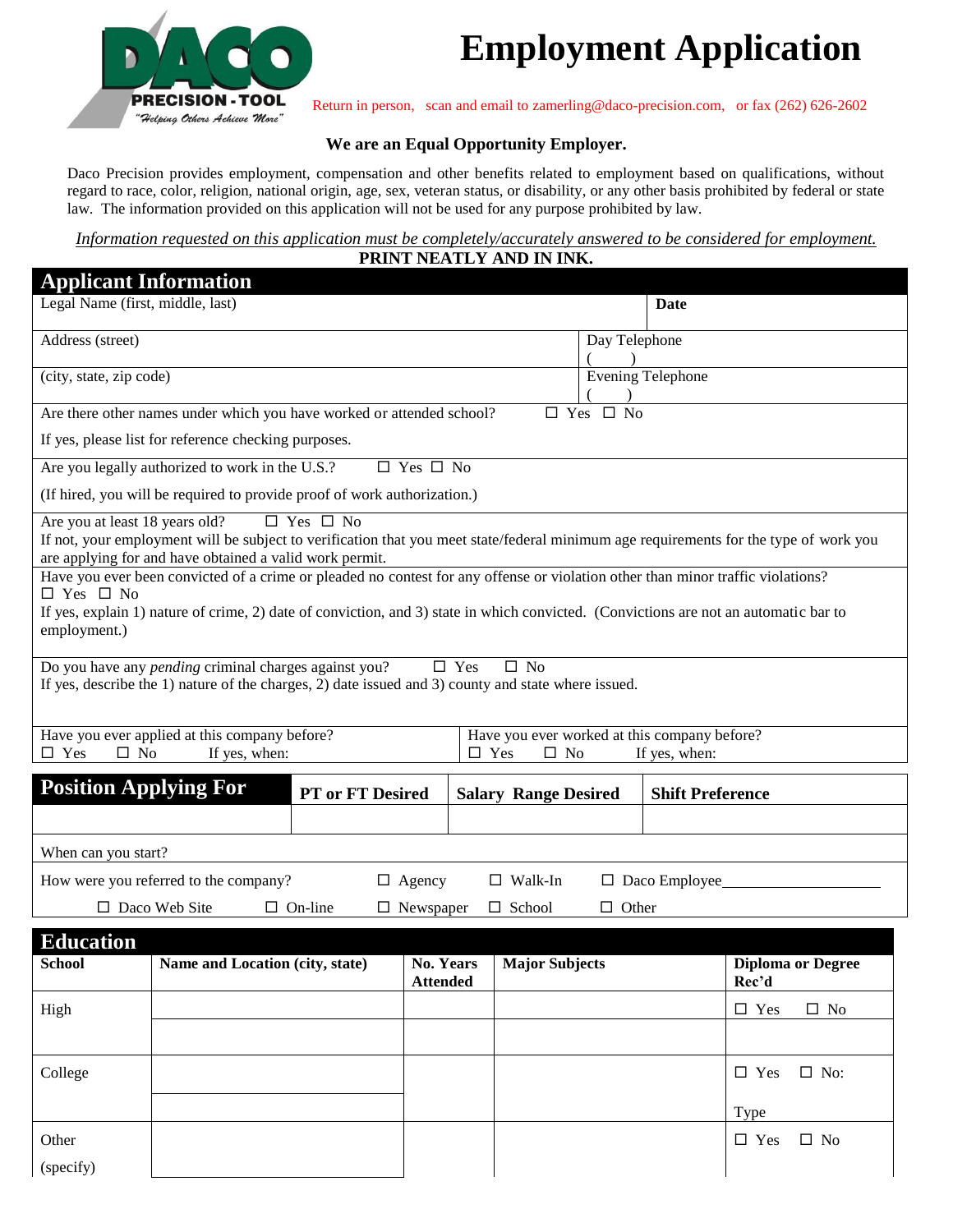Type

# **Special Skills**

If relevant, please describe word processing speed, software knowledge, and office equipment experience.

If relevant, please describe experience using manufacturing machines and equipment.

| <b>Training Courses</b><br>List any relevant training programs completed. |  |  |  |  |
|---------------------------------------------------------------------------|--|--|--|--|
|                                                                           |  |  |  |  |
|                                                                           |  |  |  |  |
|                                                                           |  |  |  |  |
|                                                                           |  |  |  |  |
|                                                                           |  |  |  |  |
|                                                                           |  |  |  |  |
|                                                                           |  |  |  |  |

| Employment History (start with most recent; use separate sheet if necessary) |                                   |  |  |  |
|------------------------------------------------------------------------------|-----------------------------------|--|--|--|
| Name of Employer                                                             | Telephone (<br>$\mathcal{E}$      |  |  |  |
| <b>Address</b>                                                               |                                   |  |  |  |
| <b>Job Title</b>                                                             | Employment Dates (month and year) |  |  |  |
| Name of Immediate Supervisor                                                 | To<br>From                        |  |  |  |
| <b>Description of Duties</b>                                                 |                                   |  |  |  |
| Salary - start<br>Salary - end                                               | Reason for Leaving                |  |  |  |
| If currently employed, may we contact as a reference?                        | $\square$ Yes<br>$\square$ No     |  |  |  |
| Name of Employer                                                             | Telephone (<br>$\mathcal{E}$      |  |  |  |
| Address                                                                      |                                   |  |  |  |
| Job Title                                                                    | Employment Dates (month and year) |  |  |  |
| Name of Immediate Supervisor                                                 | To<br>From                        |  |  |  |
| Description of Duties                                                        |                                   |  |  |  |
| Salary - start<br>Salary - end                                               | Reason for Leaving                |  |  |  |
| Name of Employer                                                             | Telephone (<br>$\mathcal{E}$      |  |  |  |
| Address                                                                      |                                   |  |  |  |
| <b>Job Title</b>                                                             | Employment Dates (month and year) |  |  |  |
| Name of Immediate Supervisor                                                 | To<br>From                        |  |  |  |
| <b>Description of Duties</b>                                                 |                                   |  |  |  |
| Salary - end<br>Salary - start                                               | Reason for Leaving                |  |  |  |